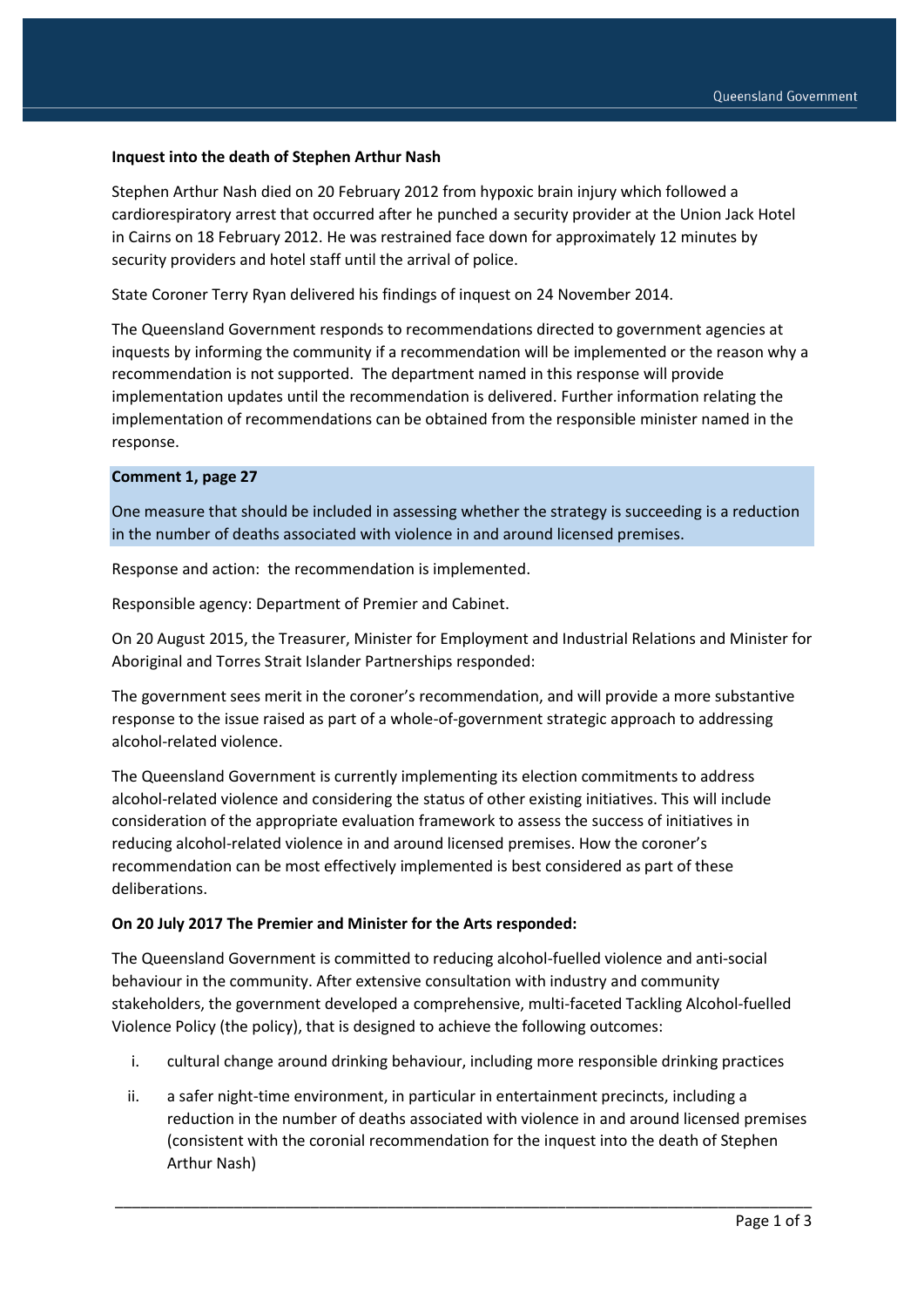iii. a regulatory framework that appropriately balances the interests of the liquor industry with a reduction in alcohol-fuelled violence.

On 17 February 2016, the Tackling Alcohol-fuelled Violence Legislation Amendment Bill 2015 was passed in Parliament. Key measures include:

- statewide last drinks at 2 am from 1 July 2016
- permitting approved venues in Safe Night Precincts to sell liquor until 3 am from 1 July 2016
- prohibition on the sale of high-alcohol content, rapid consumption drinks from midnight, the definition of which will be contained in regulations, to be determined after further consultation with stakeholders
- no new approvals for the sale of takeaway liquor after 10 pm. Licensees with approval granted prior to 10 November 2015 may continue to do so in accordance with their licence.

The changes to the alcohol trading hours are just one component of a suite of measures aimed at fostering a safer nightlife environment and promoting a responsible drinking culture. In addition to ensuring that the police and courts have the necessary support and powers to respond to incidents of alcohol-fuelled violence, the government's policy also involves efforts to change the behaviour of people who go out and consume alcohol. Enhanced education and compliance measures and support for locally directed management of precincts aim to ensure safe and respectful behaviour for all involved. The government has also committed to supporting boxer Danny Green's Coward's Punch campaign.

On 23 January 2017, following consideration of a six-month report of the independent evaluation of the policy, the Queensland Government announced a variety of changes including additional measures to reduce the toll of alcohol-fuelled violence in a quantifiable and effective manner, including:

- repealing the 1 am lockout provisions which were set to take effect on 1 February 2017
- reducing the number from 12 to six per year for temporary permits that allow trading until 5 am in SNPs
- limiting the use of the one-off permits to special events to be defined by criteria approved by the Queensland Government, rather than 5 am trading being 'business as usual'
- enforcing the operation of mandatory identification scanners from 1 July 2017 in SNPs
- extending police banning orders for persons convicted with supplying or trafficking dangerous drugs in a licensed premises or in a public place in the vicinity of licensed premises, and where the offender poses an unacceptable risk to the safety and good order of the licensed premises and entertainment precinct area generally
- extending police banning orders for persons convicted with supplying or trafficking dangerous drugs in a licensed premises or surrounding area, and where the offender poses an unacceptable risk to the safety and good order of the licensed premises and entertainment precinct area generally.

A copy of the six-month evaluation report can be found on the Premier and Minister for Arts [website.](http://www.thepremier.qld.gov.au/newsroom/alcohol-fuelled-violence-six-mth-report.aspx) The Queensland Government will continue to monitor the effects of the policy, including

\_\_\_\_\_\_\_\_\_\_\_\_\_\_\_\_\_\_\_\_\_\_\_\_\_\_\_\_\_\_\_\_\_\_\_\_\_\_\_\_\_\_\_\_\_\_\_\_\_\_\_\_\_\_\_\_\_\_\_\_\_\_\_\_\_\_\_\_\_\_\_\_\_\_\_\_\_\_\_\_\_\_